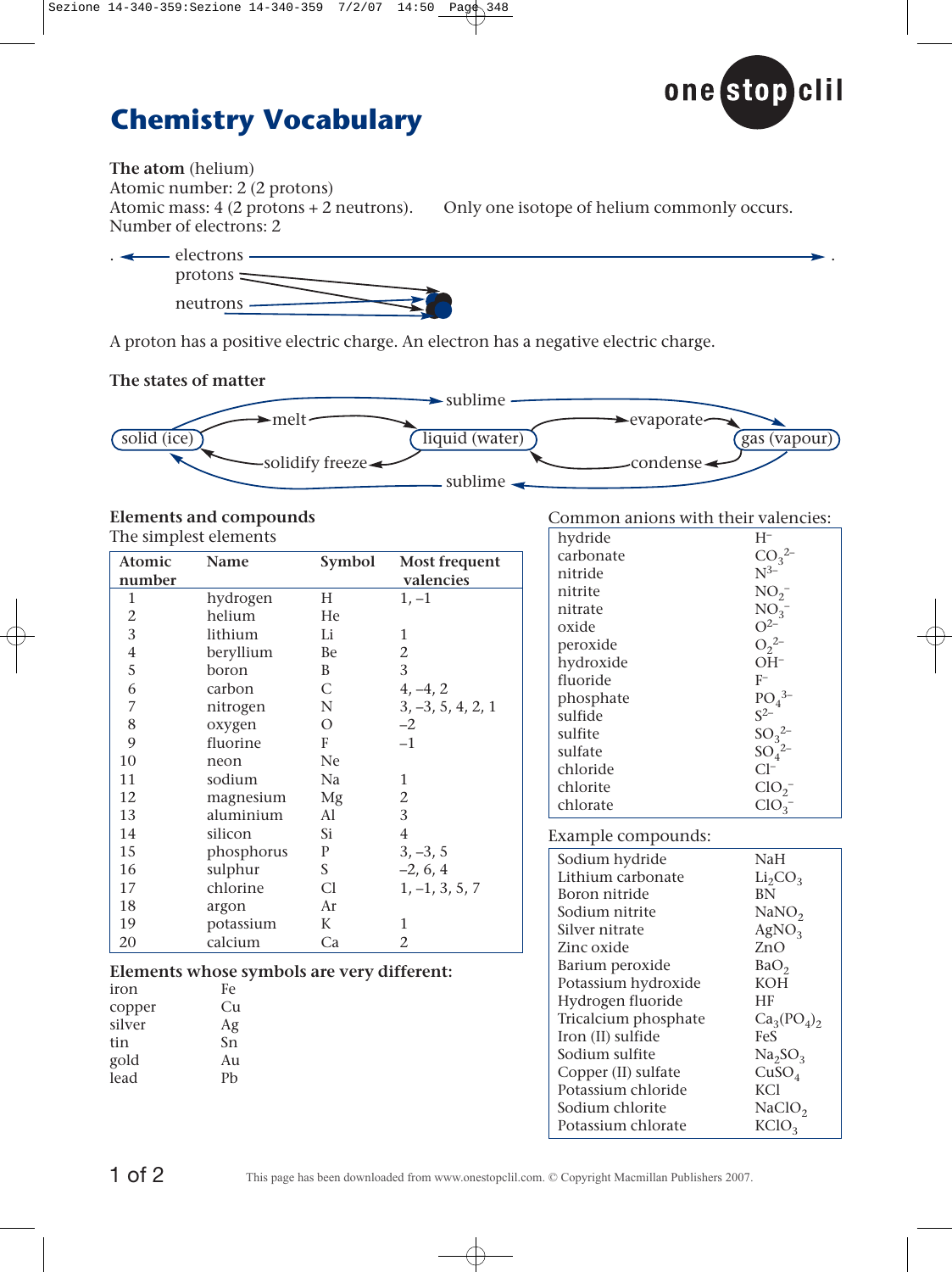# **Chemistry Vocabulary Exercises**



#### **1 Write the translation of the words.**

| 1 hectogram             | a |  |
|-------------------------|---|--|
| 2 silicon               |   |  |
| 3 nanosecond            |   |  |
| 4 evaporate             |   |  |
| 5 molar mass            | e |  |
| 6 isotope<br>7 hydrogen |   |  |
|                         |   |  |

#### **2 Complete the definitions with a word from the box.**

|  | ATOF<br>$\check{ }$ | ompound | <b>liquid</b><br>$\overline{\phantom{a}}$ | tdl | molecule | е ас |
|--|---------------------|---------|-------------------------------------------|-----|----------|------|
|--|---------------------|---------|-------------------------------------------|-----|----------|------|

- 1 If a substance *sublimes* it passes from a solid to a gas, without becoming a ...*liquid* ....
- 2 A ............... is the smallest structured particle of a substance, with no electric charge.
- 3 *Lead* is a soft, very dense, poisonous ............... .
- 4 An element's *electric* ............... is given by subtracting the number of electrons from the number of protons.
- 5 A substance's *valency* gives the number of ions that will combine to form a ............... .
- 6 An equation such as  $H_2 + Cl_2 = HCl$  represents a chemical ................

## **3 . Match the names of the compounds with the formulae and the descriptions**

1 sodium chloride  $N_2O$  alumina, taken from bauxite ore to make aluminium<br>2 hydrogen chloride  $H_2O_2$  chalk, limestone, and shells 2 hydrogen chloride  $H_2O_2$  chalk, limestone, and shells<br>3 carbon dioxide  $H_2O_3$  a gas which makes hydrochl a gas which makes hydrochloric acid when dissolved in water 4 aluminium oxide NaCl laughing gas', used as an anaesthetic 5 nitrous oxide  $CaCO<sub>3</sub> \setminus$  table salt<br>6 hydrogen peroxide  $CO<sub>2</sub>$  a gas that 6 hydrogen peroxide  $CO<sub>2</sub>$  a gas that we breathe out and plants use<br>7 calcium carbonate HCl a watery liquid used for cleaning wound a watery liquid used for cleaning wounds and bleaching hair

#### **4 Write the English names of these compounds.**

- 1 KNO *potassium nitrate* <sup>3</sup> .......................................
- 2 NaOH .......................................
- 3 LiF .......................................
- 4 AuCl3 .......................................
- 5 MgCO3 .......................................
- 6 H2O .......................................